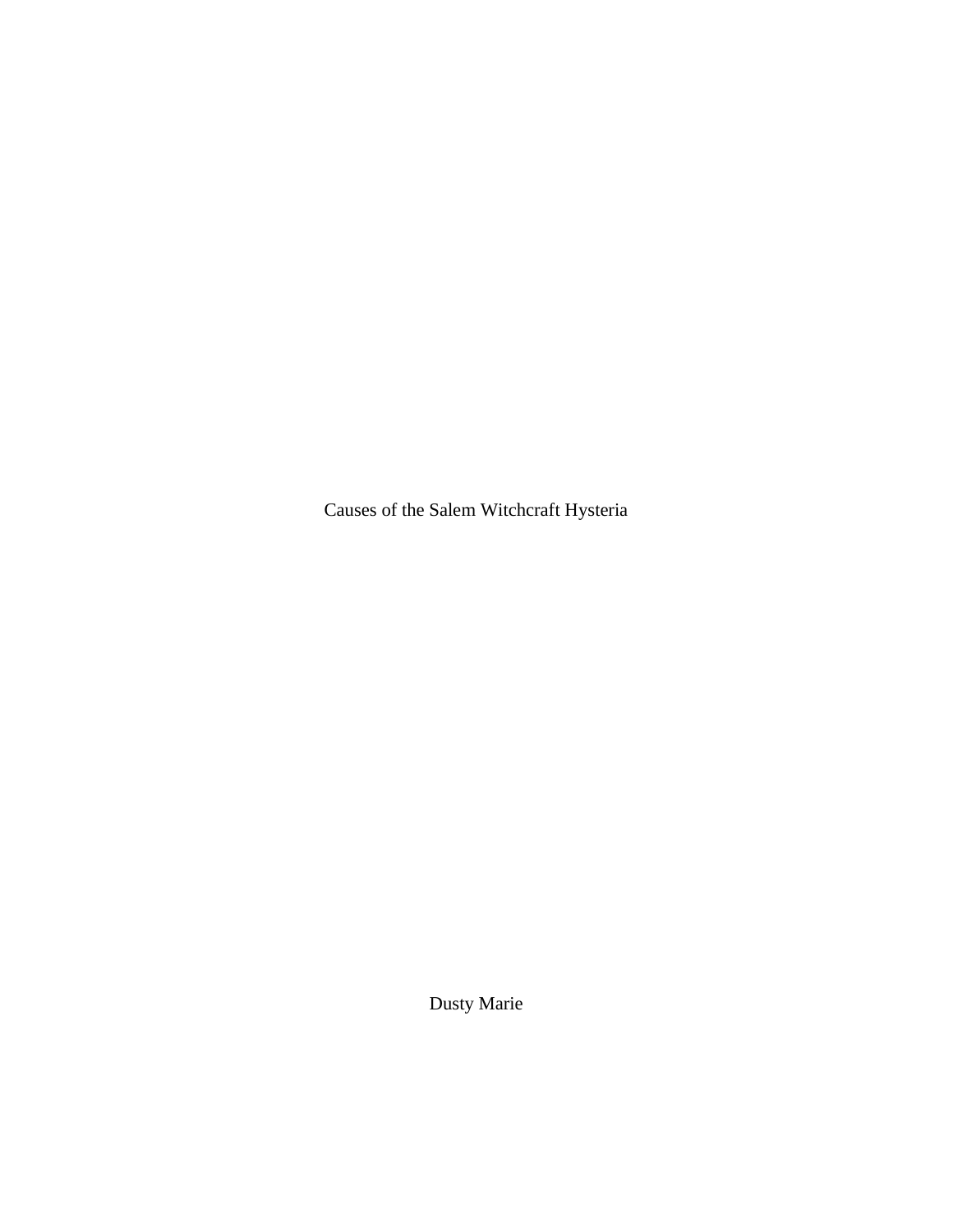In 1692, the relatively poor farming community of Salem Village, Massachusetts, became the site of one of the most peculiar events in American history. Hysteria, rumors, and accusations of witchcraft spread rapidly, originating from the home of Reverend Samuel Parris. When two young female members of Parris's household started exhibiting strange symptoms, doctors could find no explanation beyond the supernatural. Soon, others throughout the community began to experience similar signs. Those afflicted pointed accusing fingers at their neighbors, leading many to believe that witchcraft and its associated evil had infiltrated the Massachusetts Bay Colony.

From June 1692 to May 1693, nearly 200 people were accused of witchcraft. Prior to the dissolvement of the Special Court of Oyer and Terminer, established to try and convict the accused witches, twenty individuals were sentenced to death. In just over three months, fourteen women and five men were executed by hanging. One man was pressed to death under heavy stones. Several more died while imprisoned in harsh conditions. By 1695, relative peace and normalcy had returned to Salem Village.

Much has been written about the details surrounding the Salem witchcraft hysteria, yet much remains to be discovered. Chronologies, intensely researched books and articles, and countless retellings have done little to create a consensus regarding the cause of this Colonial American episode. Research has suggested various reasons, such as strict Puritan beliefs and the possibility of poisoning, to resolve the affair, yet there still fails to be one accepted explanation. As time has passed, numerous unique perspectives have emerged across various fields of study. By comparing and contrasting the lenses through which this event has already been interpreted, it is possible to discover a common link to a singular cause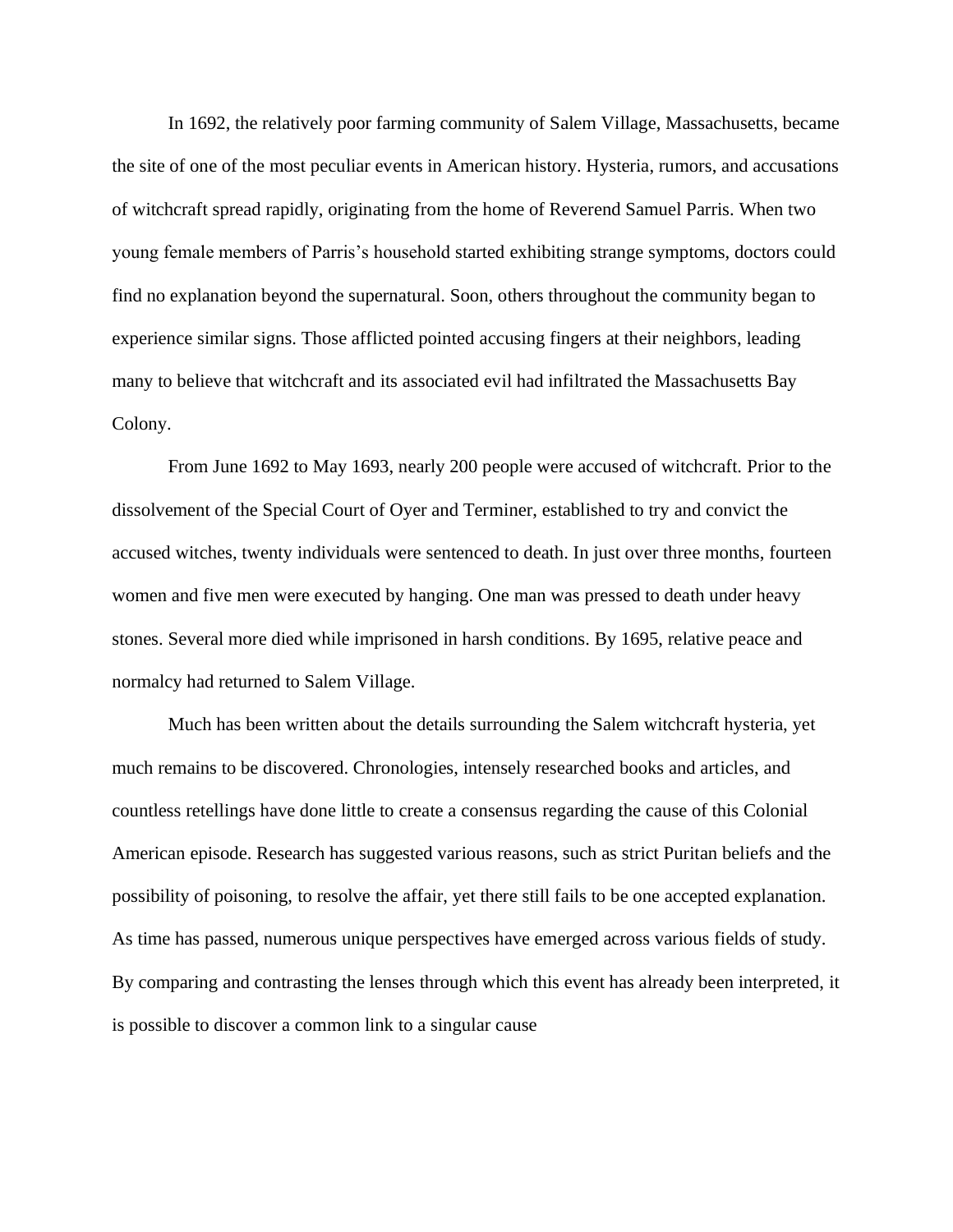The hysteria and resulting trials have long been a favored subject of study among historians. While many placed the strict Puritan religion and its leaders at fault, others made compelling arguments for increasingly modern alternative agents. In recent decades, researchers have raised questions concerning race relations and applied them to the events at Salem. Through this lens, emphasis was placed on the role of African and Native Americans, their proximity to Salem Village, and Salem's conditioned fear of the "other." Similarly, the growth of women's studies inspired considerable attention to the feminine situation in Colonial Massachusetts. This perspective opened doors of study into domestic roles, Puritan prejudice, and emotional significance. These lenses brought to light areas often overlooked by traditional accounts and provided a more inclusive examination of the event.

Puritanism was defined by strict beliefs adhering to Scripture. Derived from Calvinism, its main driving force for both life and politics was the idea that its followers were predestined by God to be pious examples in their communities. Numerous historians blamed Puritan theology for the chaos occurring at Salem in 1692. Among those who believed religion to be the cause of events was David Harley. In his 1996 article, "Explaining Salem: Calvinist Psychology and the Diagnosis of Possession," Harley argued that the lack of distinction between demonic possession and witchcraft affliction was not only what guided the hysteria but also what led to the collapse of the trials. By examining the history of Calvinist doctrine, he revealed the difficulties leaders had in making a correct diagnosis since symptoms of obsession, caused indirectly by witchcraft, and possession, caused directly by the Devil, often overlapped.

Throughout his research, Harley relied heavily on the works of Calvinist leaders Increase and Cotton Mather. By utilizing these works, he revealed the gaps in their writings which "left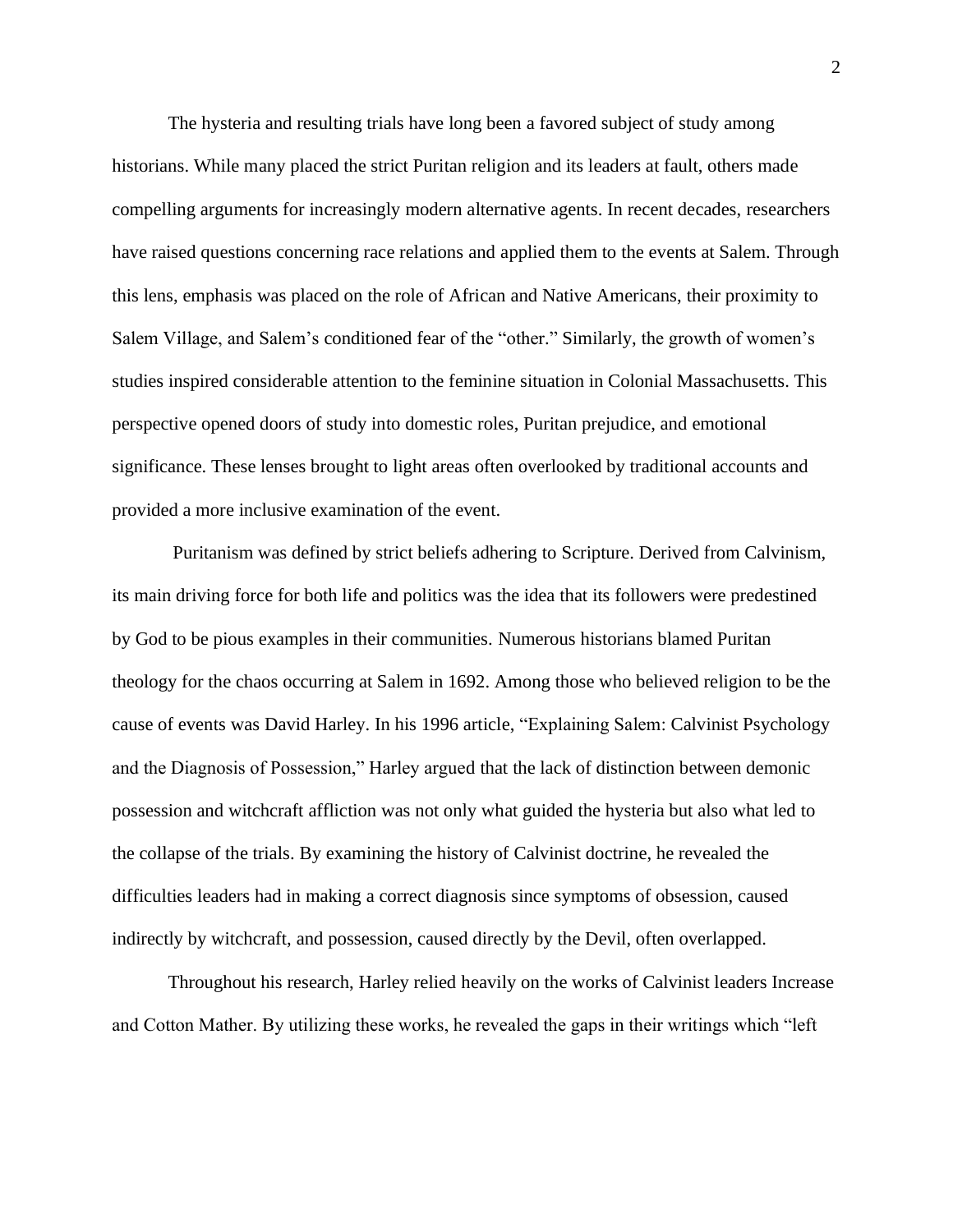ajar the door through which afflicted accusers were to troop in such numbers."<sup>1</sup> Since neither of these prominent leaders was willing to commit to a definition of bewitchment or possession, the afflicted individuals, unhindered by specifications, simply accused whomever they chose. Harley contended that once Cotton Mather and the Boston clergy "condemned the use of spectral evidence and the ordeals of touch and sight," leaders were left with no other choice than to deem the events as a mass possession directly by the Devil, thus disabling the trials.<sup>2</sup>

Harley concluded that historians have overlooked the issue of rediagnosis in their attempts to objectively capture what really happened: "To explain the dynamics of Salem, or any other cases of witchcraft or possession, the historian must initially focus on the explanatory systems available to the participants. It was the interplay of the explanations offered at the time that shaped events."<sup>3</sup> By briefly exploring other accounts which have attempted to address this issue, he proved that the importance of rediagnosis in the trials has been largely disregarded. However, instead of providing a summary of evidence for his accepted cause, Harley spent much of the conclusion admonishing traditional historians for neglecting the topic of rediagnosis in their efforts to force the truth to fit their personal understanding. Conversely, he lauded historians of science and medicine, such as himself, for conducting research in a less condescending manner.

Ten years later, Richard Latner also addressed the events at Salem through the lens of religion in his article, "'Here Are No Newters': Witchcraft and Religious Discord in Salem Village and Andover." Similar to Harley was Latner's choice to place blame on religious leadership. However, instead of focusing on the lack of Calvinist definitions for possession and

<sup>1</sup> David Harley, "Explaining Salem: Calvinist Psychology and the Diagnosis of Possession," *The American Historical Review* 101, no. 2 (April 1996): 316, http://www.jstor.com/stable/2170393.

<sup>2</sup> Ibid., 318.

<sup>3</sup> Ibid., 329.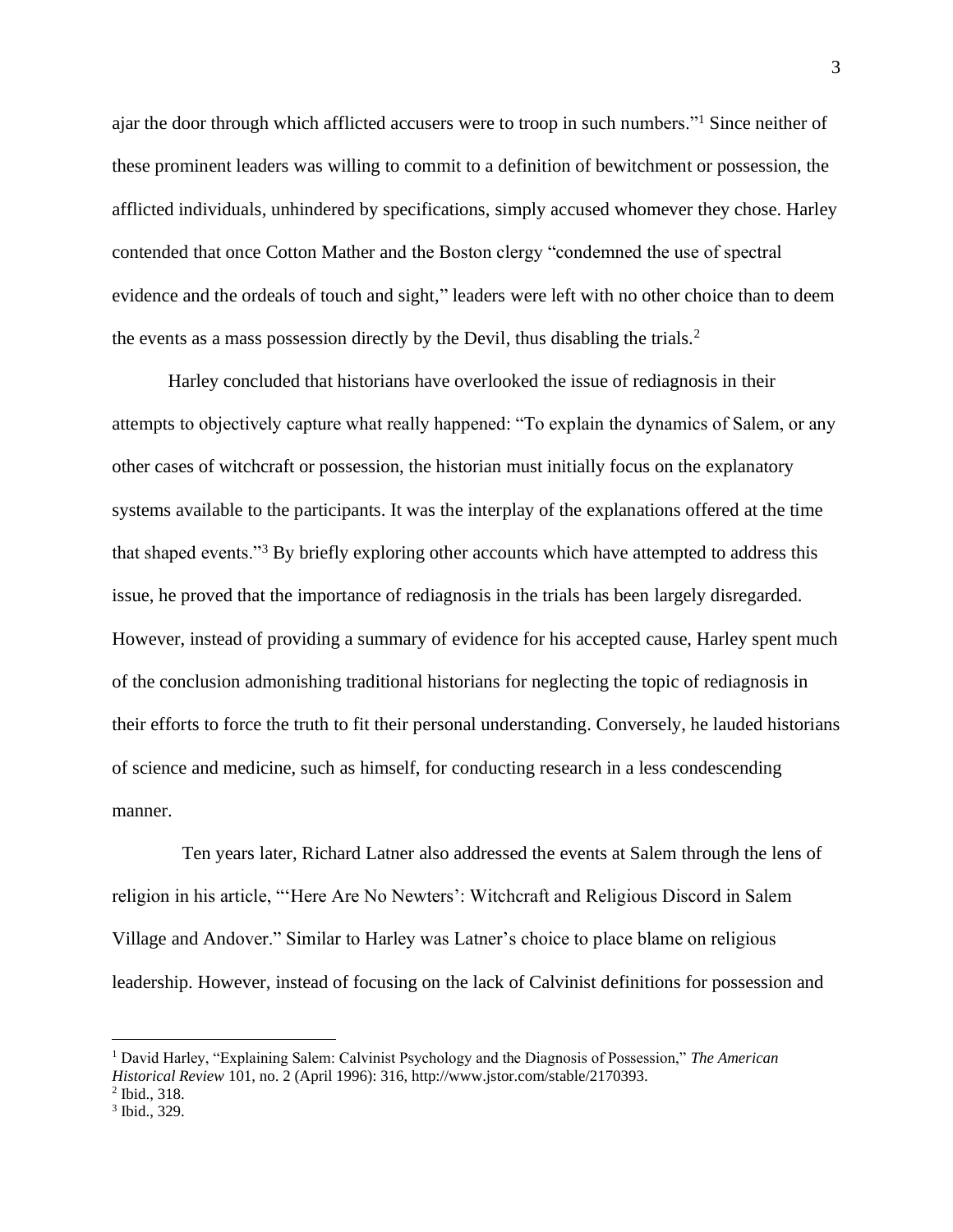witchcraft, Latner suspected the "young, aggressive ministers quick to believe reports of evil spirits."<sup>4</sup> He, by examining the history of Salem Village and its neighboring town Andover, discovered a disproportionately higher number of witchcraft accusations in that area concurrent with the ordinations of two young, Harvard-educated Puritan ministers to the local churches.

Latner placed much emphasis on the arrival of Samuel Parris, the minister of Salem Village Church. Through extensive use of quotations taken from the minister's sermons, Latner argued that Parris helped to instigate the hysteria in Salem "from a noxious mix of psychological rigidity and religious enthusiasm that ill served a divided community."<sup>5</sup> He contended that Parris, through his efforts to purify the church at Salem by reinstating restrictive Puritan practices, created a separation between the pious, devout membership and those outside the church, generating even deeper divisions within the village as a whole. Parris's sermons were filled with constant references to himself and his church as God's chosen people and all those outside the Covenant membership as enemies of Christ. Latner even referred to the fact that the outbreak began in the minister's own home and implicated Parris even further: "Parris, with his proclivity for religious enthusiasm and his disposition to identify his opponents with the enemies of God's church, turned what might have been contained as a private incident of bewitchment into a public crusade against the devil and his minions."<sup>6</sup>

In his conclusion, Latner underscored the influence of Joseph Green, Parris's replacement, on Salem Village. He showed that Green's leadership, which brought peace and unity back to the village in 1697, accentuated the role that religious strife played in the events.<sup>7</sup>

<sup>4</sup> Richard Latner, "'Here Are No Newters': Witchcraft and Religious Discord in Salem Village and Andover," *The New England Quarterly* 79, no. 1 (March 2006): 93, http://www.jstor.com/stable/20474413.

<sup>5</sup> Ibid., 97.

<sup>6</sup> Ibid., 103.

<sup>7</sup> Ibid., 118.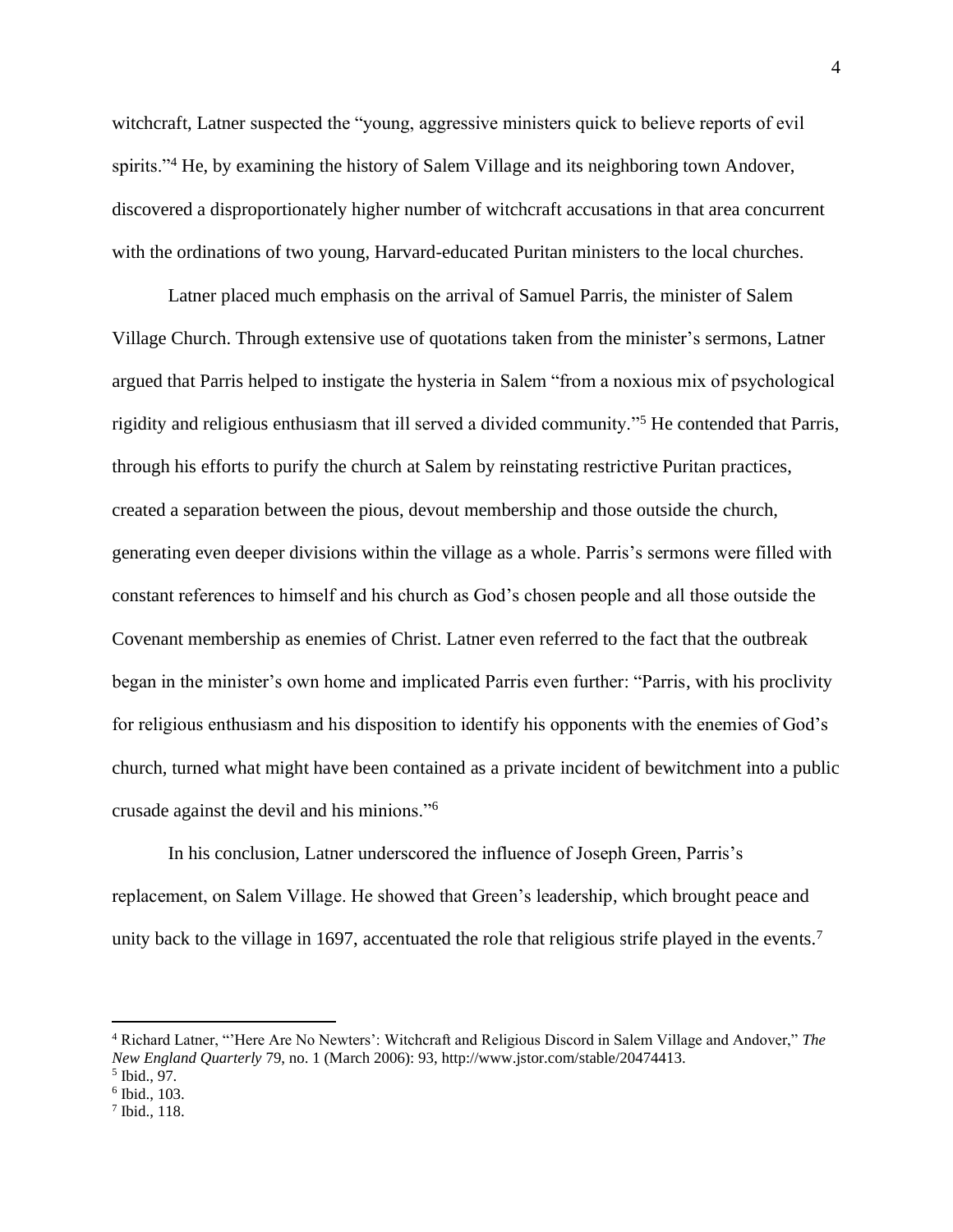Although his reasoning is compelling, especially supported by church records and sermons, Latner's article lacked the intensive analysis of primary sources implemented by Harley in his examination of the Mathers' writing. In this endeavor, he perhaps relied too heavily on his own merits as a historian of Salem witchcraft and, therefore, failed to achieve a greater depth and range in his research.

Benjamin Ray, a historian of religion, took a similar approach and stance to Latner in his article, "Satan's War against the Covenant in Salem Village, 1692." He even referenced Latner's article in several places throughout his research. Ray's belief that Samuel Parris was the driving force behind the hysteria mirrored Latner's hypothesis; however, the method chosen to present the material was different. Ray purposefully arranged his research chronologically in order to analyze the patterns which developed throughout the episode. By employing this technique, he demonstrated the progression of instability between Parris's Covenant and the outside villagers.

While Ray did quote from Parris's sermons, he was far less interested than Latner in what Parris actually said. Instead, he focused on the impact of the minister's words on the citizens of Salem Village. In referencing Parris's orations leading up to the outbreak of accusations, Ray asserted that Parris "had aroused villagers' fears of demonic activity and created the climate in which accusations might flourish."<sup>8</sup> He argued that as opposition to Parris's ministry grew, Parris used his position in the pulpit to exploit division and incite his followers into action. However, instead of using Parris's own words to back up these claims, Ray relied on quotes from former Salem Village minister Reverend Deodat Lawson who was visiting the town at the time of the outbreak. He seemed to place much more importance on Lawson's perspective of the events than on Samuel Parris's actual role.

<sup>8</sup> Benjamin C. Ray, "Satan's War against the Covenant in Salem Village, 1692," *The New England Quarterly* 80, no. 1 (March 2007): 82, http://www.jstor.com/stable/20474511.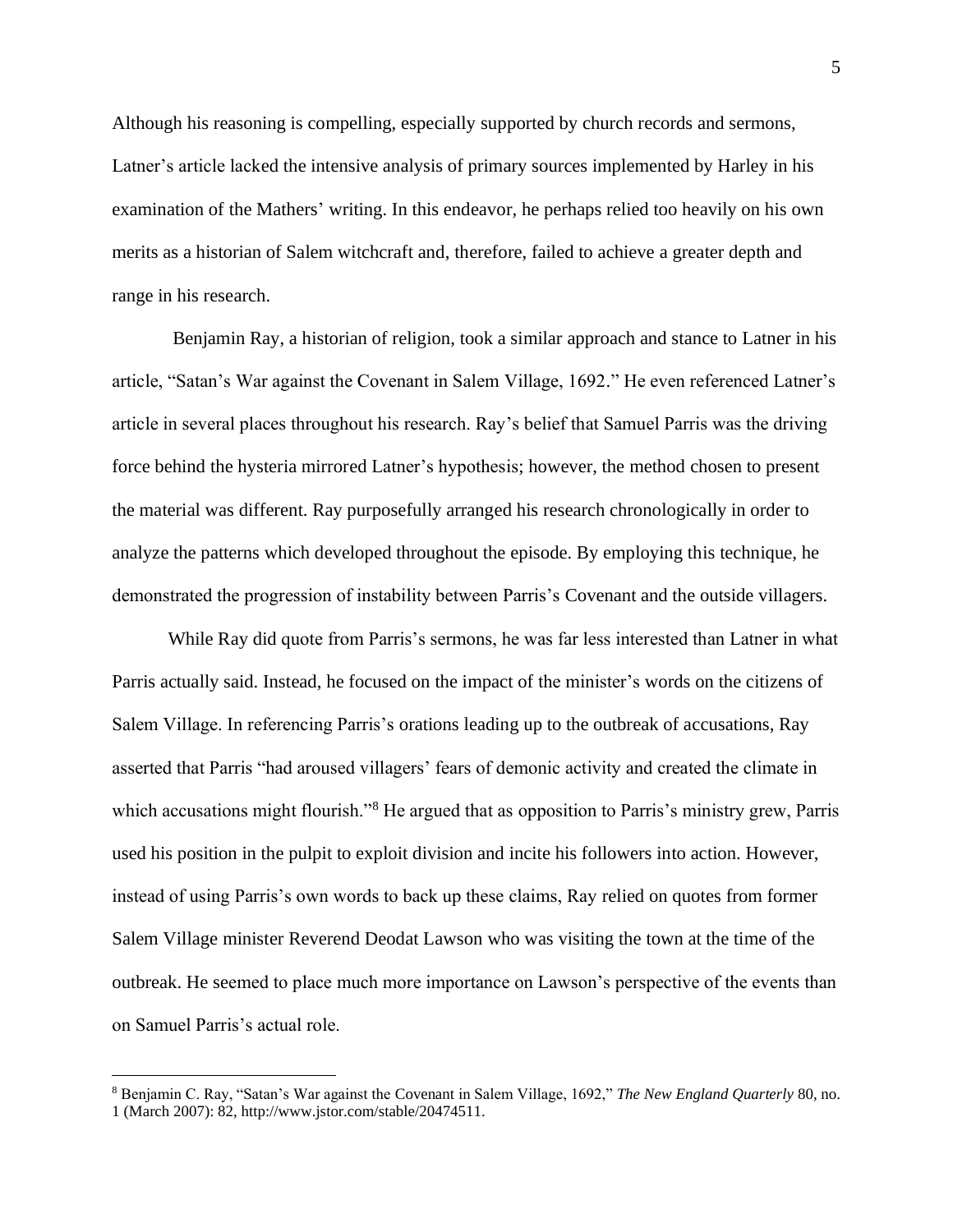Ray concluded his article by citing numerous statistics to show that "accusations in Salem Village, it is apparent, sprang from the heart of an embattled congregation, and members initially directed their fears against those who were not members—the many 'outsiders' living among them."<sup>9</sup> This, he reasoned, was driven by Parris's constant references to himself and his Covenant as godly and to all those outside of church membership as wicked enemies. Despite this convincing explanation, Ray's premise suffered from the lack of direct quotations used by Latner and the in-depth analysis of sources practiced by Harley. Although Ray certainly had access to an abundance of primary sources as an editor of the trial records, much of his research appeared to be taken from previously published books and articles. Therefore, though his article was informative, Ray added minimal insight into the exploration of a cause for the Salem witchcraft hysteria.

As time has passed, more contemporary perspectives were added to the events at Salem. One of these interpretations explored the role of race and ethnicity. Several historians examined both the influence of African and Native Americans in Colonial Massachusetts and the perceptions of white European settlers about African and Indian cultures. Timothy McMillan asserted, in his article, "Black Magic: Witchcraft, Race, and Resistance in Colonial New England," that Colonial era witchcraft has been examined through multiples lenses but "rarely in terms of race and ethnicity."<sup>10</sup> McMillan, perhaps having been inspired by the end of apartheid and the 1994 multiracial elections in South Africa, researched the religion and beliefs of African Americans during the period surrounding the events at Salem to determine the role of race as an impetus for the spread of witchcraft accusations.

 $9$  Ray, "Satan's War," 91.

<sup>10</sup> Timothy J. McMillan, "Black Magic: Witchcraft, Race, and Resistance in Colonial New England," *Journal of Black Studies* 25, no. 1 (September 1994): 99, http://www.jstor.com/stable/2784416.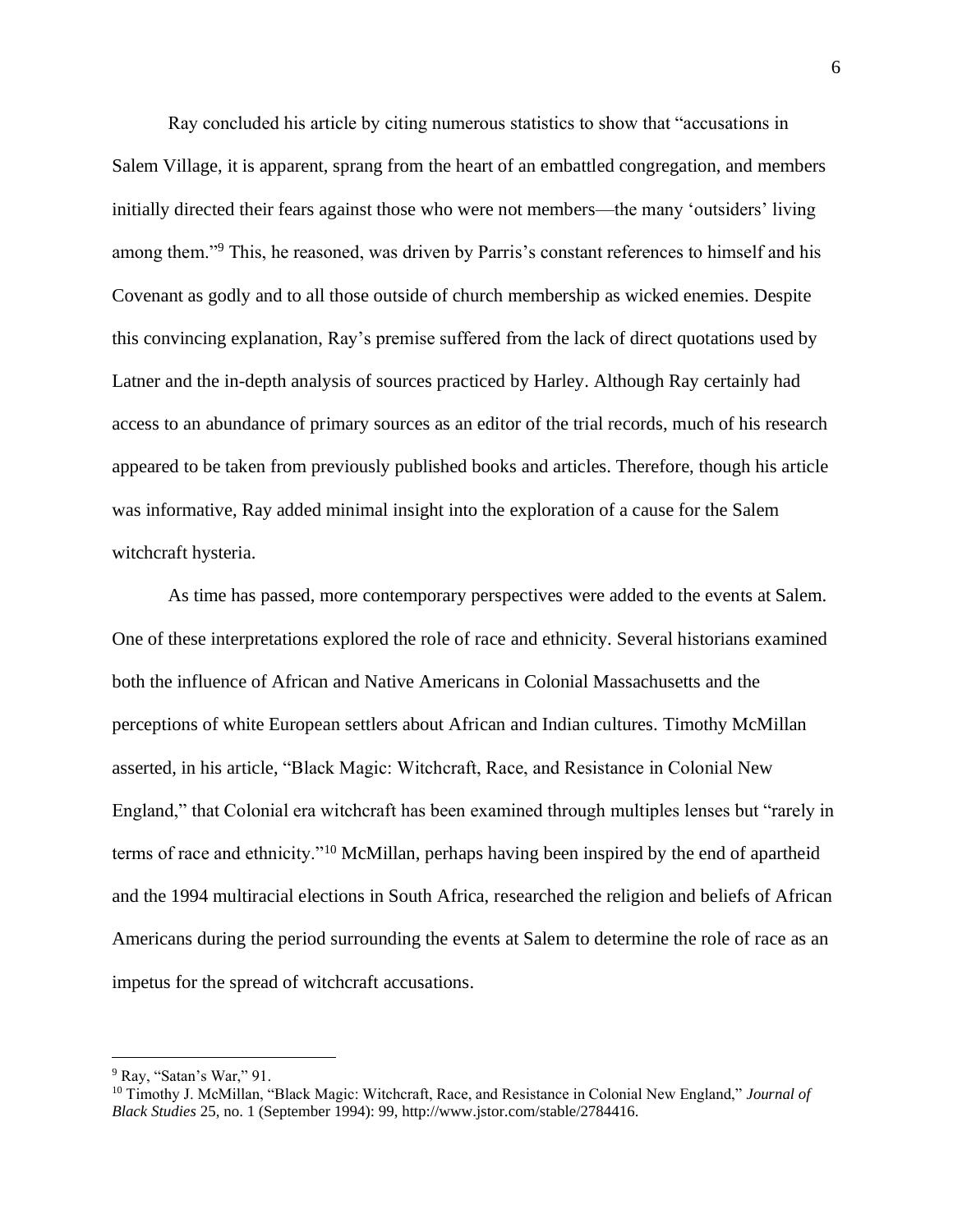McMillan argued that in order to gain a more comprehensive understanding of race and witchcraft in Colonial New England, the historian must take into account the bias of traditionally white European records. He stated that "written records of Whites are the major source of data about the attitudes and practices of enslaved Blacks." He further contended that "Europeans often misinterpreted and undervalued the cultures of the Africans."<sup>11</sup> In an attempt to address these often overlooked interpretations, McMillan examined several cases of witchcraft accusations against Blacks, including that of Candy who not only confessed to practicing witchcraft in Salem but actually testified against her own mistress, Marguerett Hawks. This, he claimed, was a moment of empowerment often utilized by Blacks of that period but rarely recorded in archival documents.<sup>12</sup>

Though he presented intriguing questions for research, McMillan was unable to answer many of them due to the lack of primary sources concerning African Americans during the Colonial period. Much of the information he introduced was taken from Southern accounts of Black religion and culture and applied to African Americans living in New England. He concluded that Blacks were seen as "true witches" and perceived to be "inherently evil creatures, unable to control their connection to satanic wickedness."<sup>13</sup> This, McMillan believed, put African Americans of the Colonial period at a greater risk for witchcraft accusations. While this may be true, he either failed to conduct original research or was unable to locate the necessary sources to validate his theory.

John McWilliams also considered the role of race and ethnicity in his 1996 article, "Indian John and the Northern Tawnies." However, instead of studying the influence of African

<sup>&</sup>lt;sup>11</sup> McMillan, "Black Magic," 102.

<sup>12</sup> Ibid., 105.

<sup>13</sup> Ibid, 112.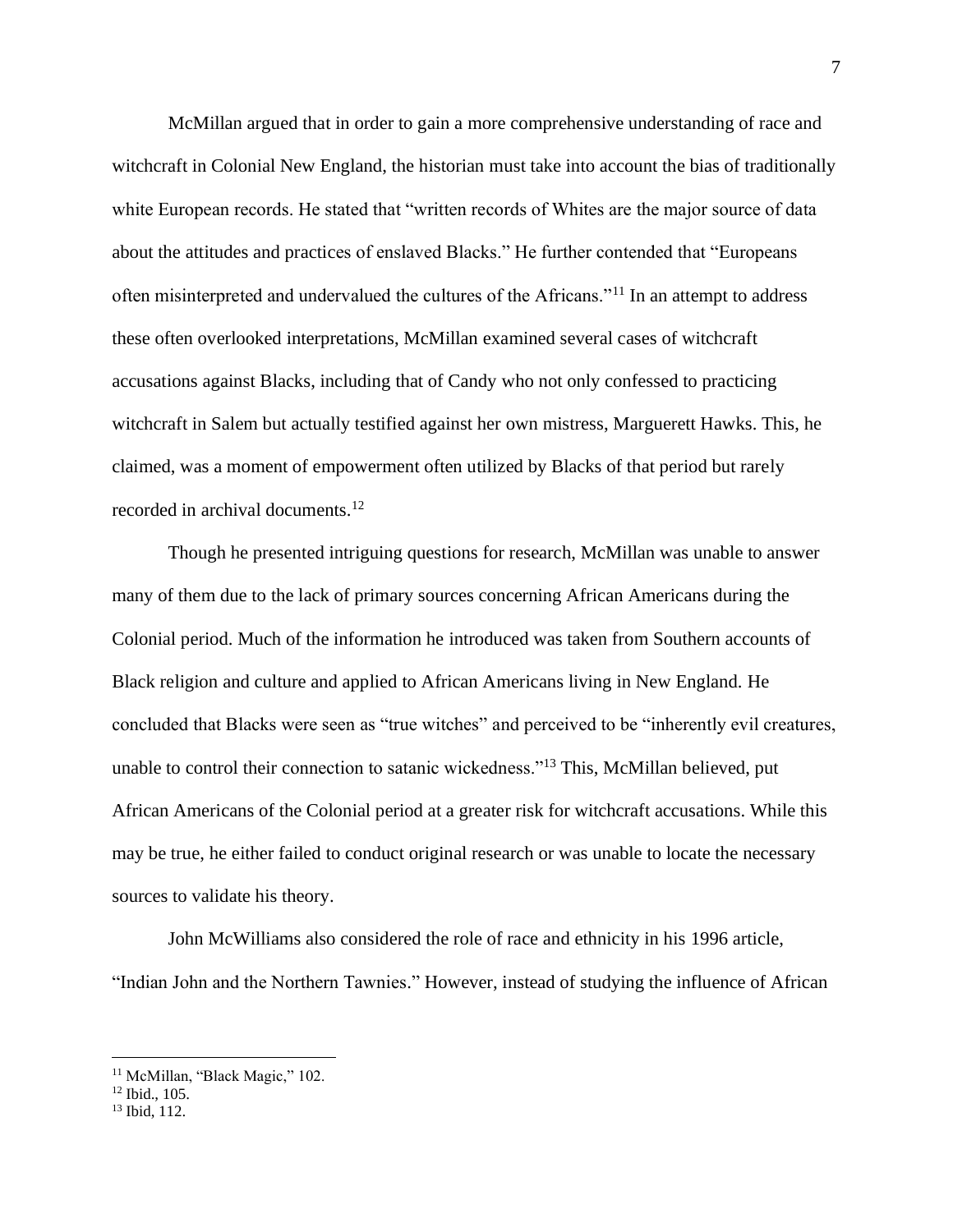Americans on events, as McMillan did, McWilliams focused primarily on the misunderstanding of Native American culture and the resulting fear of Indian attacks. He, most likely compelled by his extensive historical research into James Fenimore Cooper's *The Last of the Mohicans*, explored numerous accounts related to the witchcraft hysteria in Salem and the surrounding towns to demonstrate the effects of the northern Indian wars on Colonial New England.

By comparing the timing of witchcraft accusations to that of the Indian wars, McWilliams presented evidence of the rising fear in Salem in the years preceding 1692. He also utilized statistics to show that the majority of accusations were from Salem Village and the northern communities under the greatest threat of Indians attacks. McWilliams specifically explored the trial of former Salem Village minister George Burroughs. Burroughs, accused "of bewitching the soldiers" of the English army, was believed to be "a spiritual agent of the French and Indians."<sup>14</sup> McWilliams argued that it was Burroughs's assumed association with the northern Indians and their supposed devilish ways that was the most condemning. He also called into question the actions of Indian John, a Native American slave of Salem Village minister Samuel Parris, during the Salem trials. McWilliams described the conduct of Indian John as being suspiciously calculated and gave an account of Indian John's attempt to convince people that "the whipping scars of slavery" were actually the "witch marks" of the afflicted.<sup>15</sup> He contended that Indian John was likely exploiting the white residents and leaders fears toward Native Americans in order to save himself.

McWilliams concluded by asserting "that neither the extent nor the intensity of Salem's experience of witchcraft is explicable without reference to the northern war and the communal

<sup>14</sup> John McWilliams, "Indian John and the Northern Tawnies," *The New England Quarterly* 69, no. 4 (December 1996):593, http://www.jstor.com/stable/366555.

<sup>&</sup>lt;sup>15</sup> Ibid., 599.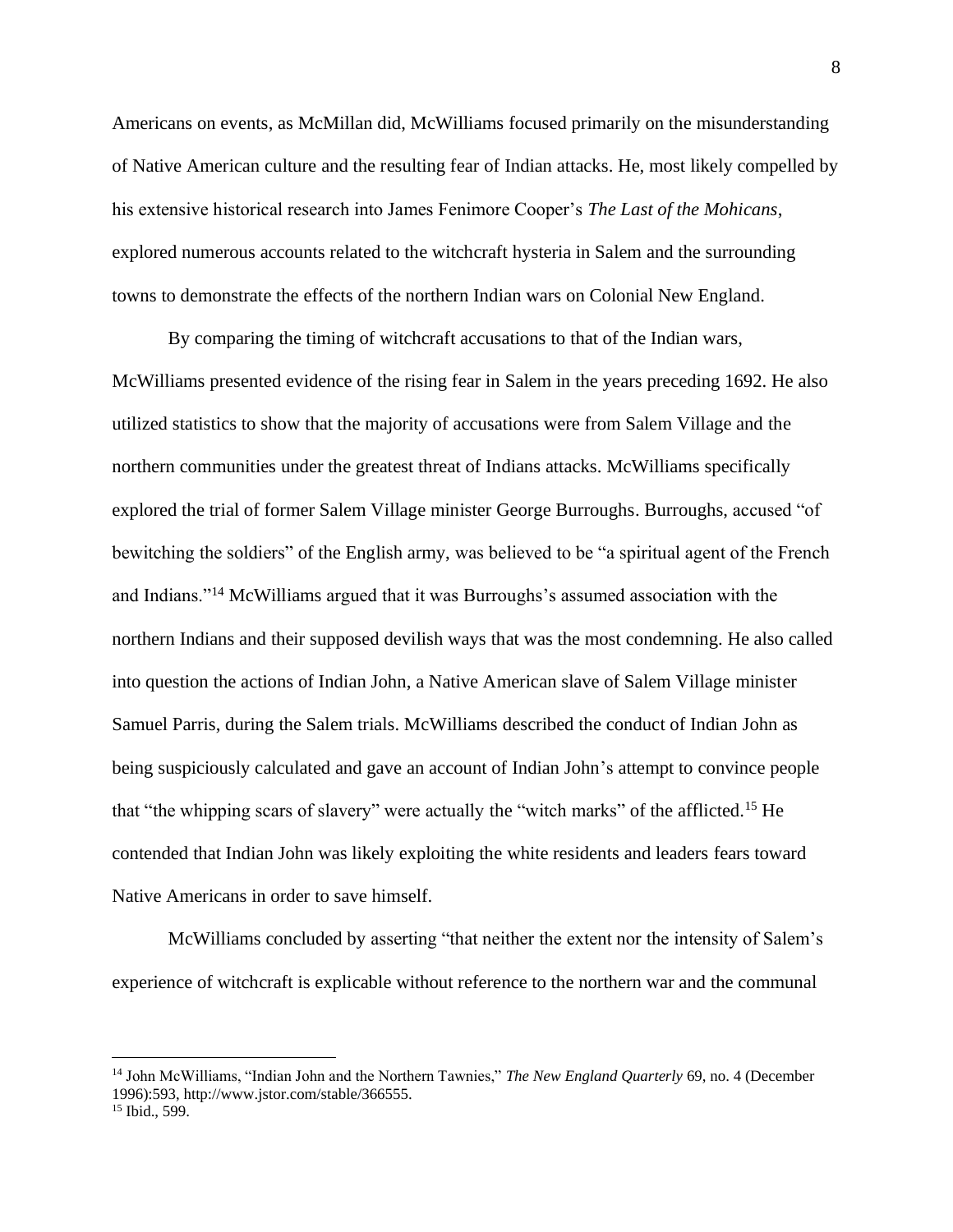spectre of the Indian devil."<sup>16</sup> This, he argued, may not have been the singular cause but was certainly a driving force in the events. Unlike McMillan, who relied predominately on existing research instead of primary sources, McWilliams explored original documents and provided compelling arguments supported by those accounts.

A year after McWilliams provided an account of Indian John's actions, Elaine Breslaw presented intriguing research into the role of another Native American - Tituba, Indian John's wife, who was also a slave in the Parris household. Breslaw, having lived for a year in Barbados, was especially intrigued by the potential African influences on Tituba during her time spent serving Parris in that county. By examining Tituba's complex background and behavior and noting the elements of various cultures referenced in her confession, Breslaw showed that Tituba's influence "was of key significance in the shaping of the bizarre events at Salem." She further theorized that Tituba's well-crafted confession "became a model for others desperate to save their lives."<sup>17</sup>

Like McWilliams in his interpretation of Indian John's behavior, Breslaw reasoned that Tituba was well aware of the fears of the community and utilized her knowledge as an American Indian with Creole African and Puritan English influences to guide the events. By exploring records from the trials and comparing them to accounts of African and Indian beliefs and practices, Breslaw demonstrated that Tituba's confession was a serious driving force behind the hysteria. She contended that "Tituba's testimony was not merely the frightened response of a slave woman, but, arguably, a sophisticated manipulation of her interrogators' deepest fears."<sup>18</sup> Tituba would have been well acquainted with Puritan concepts, but, as Breslaw stated, she also

<sup>&</sup>lt;sup>16</sup> McWilliams, "Indian John," 604.

<sup>&</sup>lt;sup>17</sup> Elaine G. Breslaw, "Tituba's Confessions: The Multicultural Dimensions of the 1692 Salem Witch-Hunt," *Ethnohistory* 44, no. 3 (Summer 1997):536, http://www.jstor.com/stable/483035. <sup>18</sup> Ibid., 541.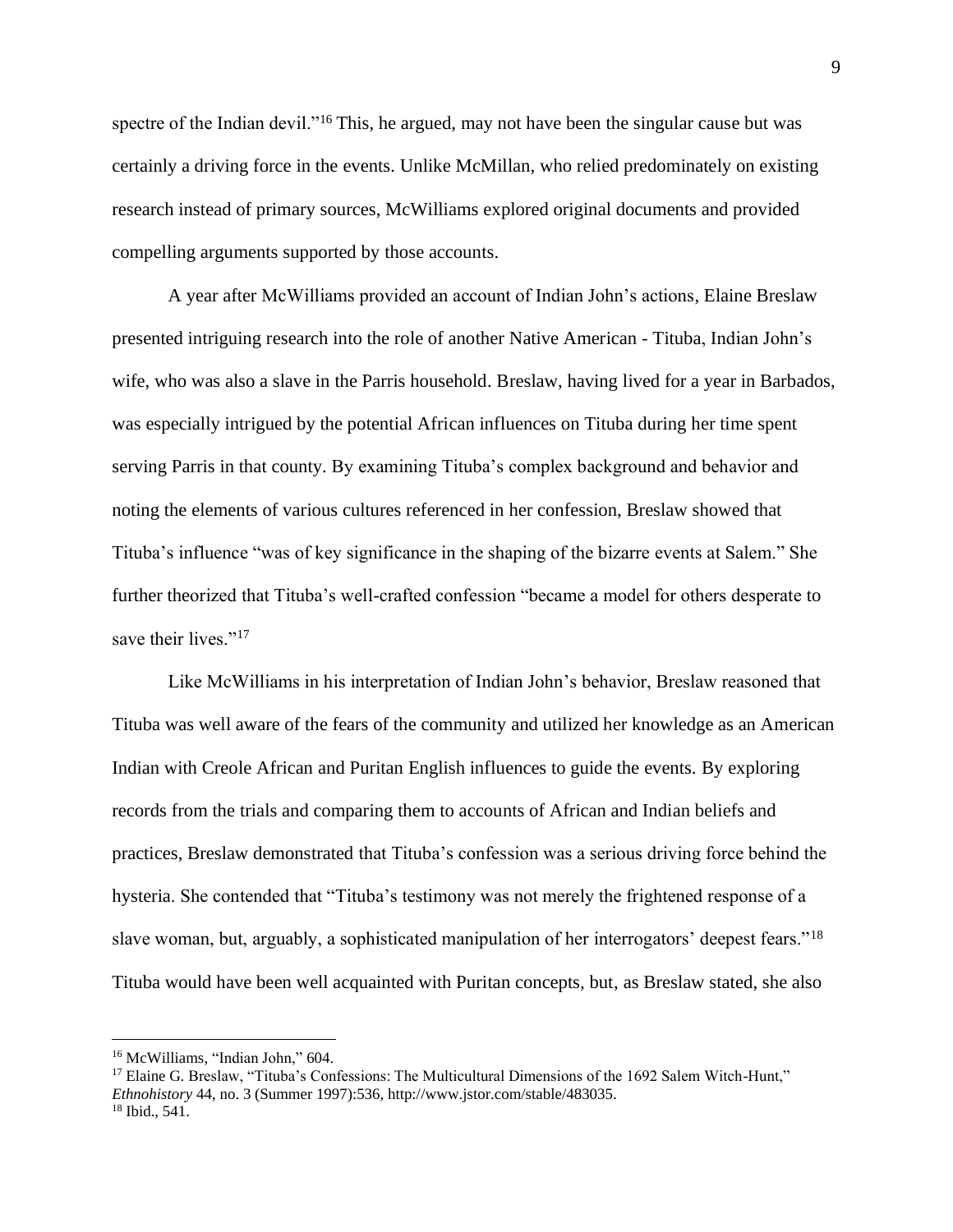would have retained much of the knowledge of Indian culture and practices she had learned from childhood; these she combined to create a "story with ideas so strange and new as to convince [the magistrates] of a satanic invasion."<sup>19</sup>

Breslaw concluded that through her clever use of knowledge and her credibility as an Indian, assumed by Puritans to be of a diabolical spirit and therefore trustworthy in the identification of malevolence, Tituba was able to save her own life: "Tituba's confession was a ploy to confirm Puritan anxieties, to shift blame to outsiders, and to distract her tormentors with the fear of evil."<sup>20</sup> However, in preserving her own wellbeing, Breslaw argued, Tituba also unintentionally promoted the factors needed to create a mass witchcraft hysteria.

Beginning in the 1980s, the growth of women's studies provided a new lens for the events at Salem. Ann Kibbey applied this modern perspective to her 1982 article, "Mutations of the Supernatural: Witchcraft, Remarkable Providences, and the Power of Puritan Men," by examining the relationship between Puritan beliefs of witchcraft and providence and the power assigned to Puritan men. By doing so, she revealed "that men were responsible for the public articulation of the concept of the symbolic witch and for the social fact of widespread prosecution and execution."<sup>21</sup> This, Kibbey believed, placed already vulnerable women in an even more powerless state.

Kibbey thoroughly explored documents and accounts of previous trials to evince the development of the Puritan idea of witchcraft. She argued that as Protestantism distanced itself from Catholicism, the lines between the occult and the Puritan deity blurred: "Strange as it seems, what for centuries had been the evil deeds of witches and sorcerers became, for American

<sup>19</sup> Breslaw, "Tituba's Confession," 543.

<sup>20</sup> Ibid., 548.

<sup>&</sup>lt;sup>21</sup> Ann Kibbey, "Mutations of the Supernatural: Witchcraft, Remarkable Providences, and the Power of Puritan Men," *American Quarterly* 34, no. 2 (Summer 1982): 128, http://www.jstor.com/stable/2712606.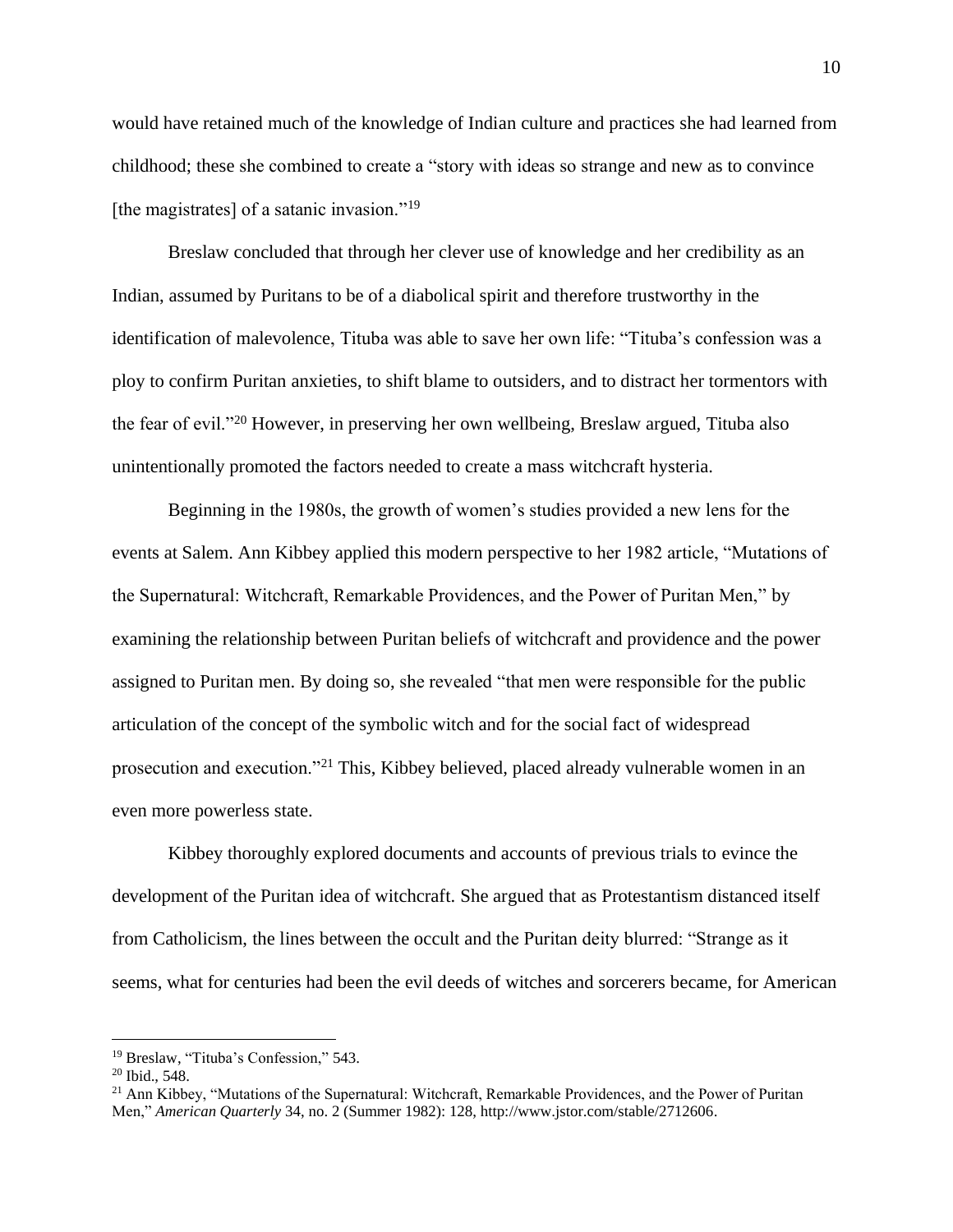Puritans, the benevolent signs of divine love."<sup>22</sup> Further adding to the confusion was the power provided to men. As Kibbey pointed out, a husband's or father's sins were believed to directly influence their dependents. A man's "own moral acts" had the power to "literally destroy the lives of the people around him."<sup>23</sup> This was an ability presumed to be held by the deity or else by the malicious act of a witch. Also, of significance, Kibbey asserted, is the fact that the men overseeing the trials considered themselves to be "figurative fathers of judicial authority" thus providing them with similar potentially destructive power. $^{24}$ 

In conclusion, Kibbey contended that, through the assertive power of the Puritan male, women were easy targets for accusations and convictions. Kibbey, likely influenced by her advocacy of the feminist theory, proposed that much of the reasoning behind this was the belief that women were "attempting to take for themselves a power that Puritan culture had come to associate with adult male sexual identity."<sup>25</sup> By researching the history of Puritan beliefs and actions before and during the hysteria, Kibbey presented a convincing account of the linear progression of gender inequality which led to the events at Salem.

Thirteen years after Kibbey, Elizabeth Reis also examined the witchcraft hysteria through the lens of gender. In her article, "The Devil, the Body, and the Feminine Soul in Puritan New England," Reis explored what she considered an overlooked matter in the Salem episode – the Puritan belief that a "woman's feminine soul, jeopardized in a woman's feminine body, was frail, submissive, and passive – qualities that most New Englanders thought would allow her to become either a wife to Christ or a drudge to Satan."<sup>26</sup> This belief, she asserted, placed women at

 $22$  Kibbey, "Mutations of the Supernatural," 133.

<sup>23</sup> Ibid., 141.

<sup>24</sup> Ibid., 145.

<sup>25</sup> Ibid., 148.

<sup>26</sup> Elizabeth Reis, "The Devil, the Body, and the Feminine Soul in Puritan New England," *The Journal of American History* 82, no. 1 (June 1995): 16, http://www.jstor.com/stable/2081913.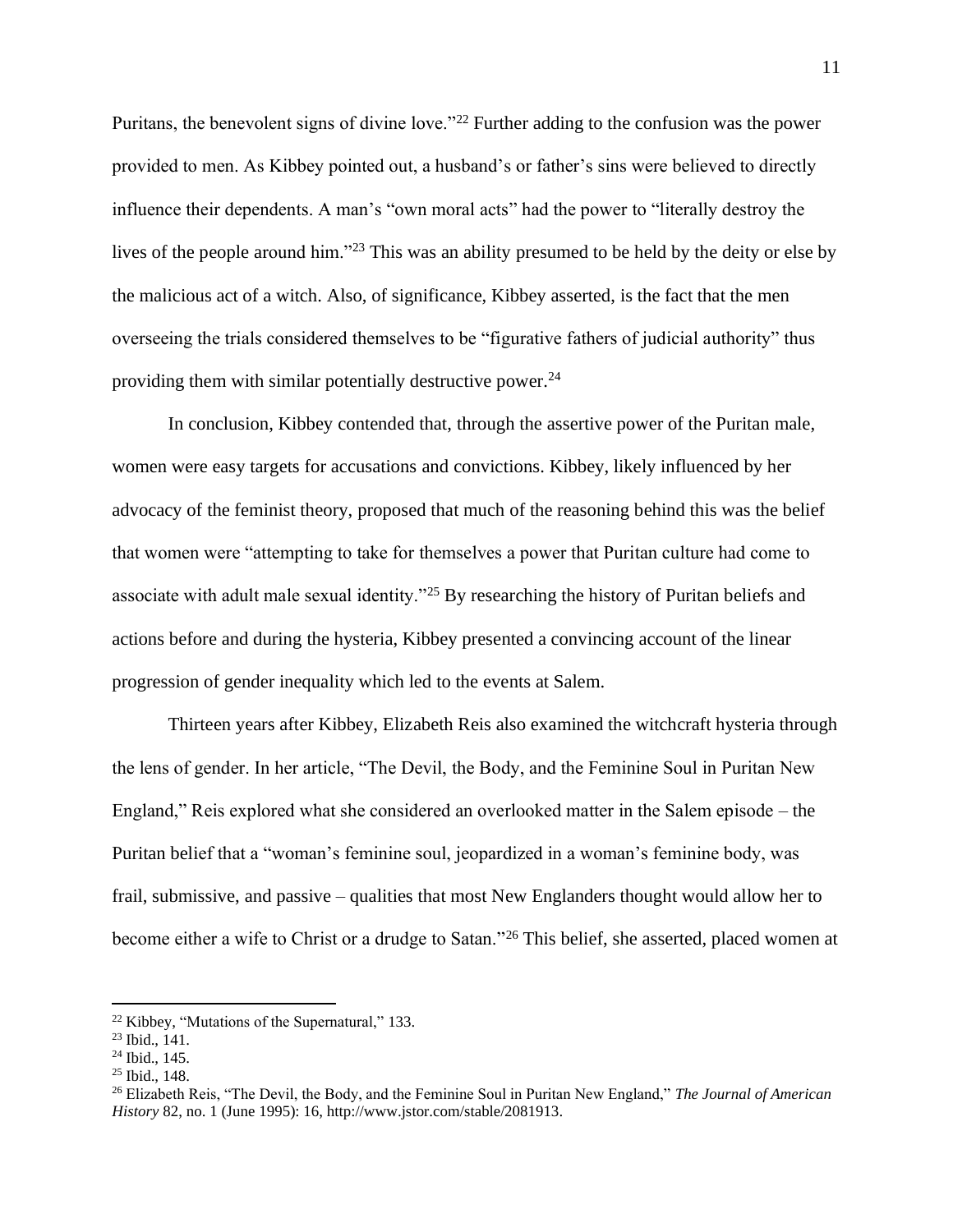a notable disadvantage in the trials and rendered them essentially powerless in the community and the church.

Reis, unlike Kibbey, focused much of her research on Puritan literature, such as sermons and religious writings. She utilized this language to demonstrate the convergence of theology, womanhood, and witchcraft in Puritan culture. Teachings were filled with references to a weak, vulnerable feminine soul inhabiting both men and women alike. While this assured Puritan men of a righteous heterosexual union with Christ, Reis argued that it made women, whose bodies were already considered weak, especially prone to accusations of witchcraft: "A stronger body was less likely to submit to the devil's temptations and thus better protected the soul from the devil's domination."<sup>27</sup> Reis further examined trial documents to show how male and female accusers were affected differently depending on the gender of the accused. Women were typically afflicted similarly by both genders. However, males would only be physically distressed by other men; afflictions by a woman were directed toward the man's property or toward his dependents, thus preserving the individual's masculine identity.<sup>28</sup>

Ironically, Puritans, as Reis concluded, viewed women's weaker state as more prone to evil yet also as more open to servanthood for Christ. However, in the outbreak of hysteria, "New Englanders focused on the darker side of womanhood, emphasizing the vulnerability of women's bodies and souls to the devil, rather than their openness to regeneration."<sup>29</sup> While Kibbey chose to focus her research on accounts of the trials, Reis, inspired by her extensive work in the study of women and religion, chose various Puritan documents to support her theories, thus providing especially convincing evidence for her conclusions.

<sup>27</sup> Reis, "The Devil, the Body, and the Feminine Soul," 18.

<sup>28</sup> Ibid., 32-34.

 $29$  Ibid., 35.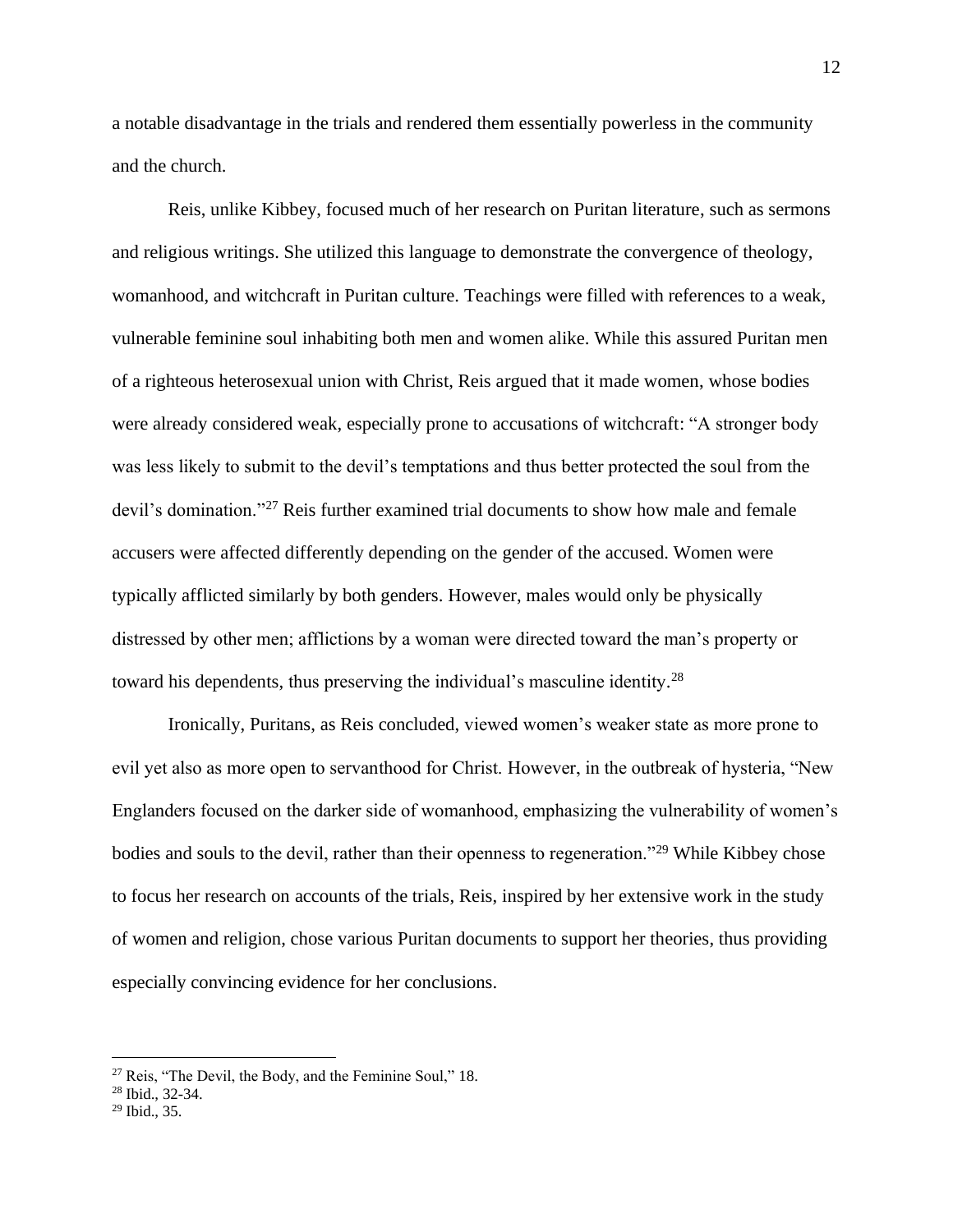Isabelle Laskaris also approached the topic of women's roles in the events at Salem in her more recent work, "Agency and Emotion of Young Female Accusers in the Salem Witchcraft Trials." However, in contrast to Kibbey's and Reis's explorations into the relatability of Puritanism to the perception of women, Laskaris focused on the emotions of the individual accusers. She revealed that while much has been studied and written about the happenings, "there has been very little analysis of the dynamics of expression that led to unprecedented cultural power amongst a typically powerless group."<sup>30</sup>

In her article, Laskaris argued that previous "medical, psychological, and fraudulent" interpretations have neglected the fact that the hysteria "was a result of internal belief actively shaped by these young female participants."<sup>31</sup> By examining the behavior of the girls in relation to their emotional community and their established societal norms and by comparing that behavior to other cases of accusations across both England and New England, she attempted to show that these young women were acting as a reflection of their place in society. As Laskaris pointed out, the girls were provided unprecedented power allowing them "to drive the action beyond their affliction and take active part in the court proceedings."<sup>32</sup> The trials permitted the young women to express emotions, such as anger, that were not tolerated in females. According to Laskaris, they were also given a rare platform in which to profess their emotional strengths, such as the ability to overcome temptation.  $33$ 

Laskaris concluded by affirming her belief that the roles of the young women have been downplayed by reason of their age and gender. She asserted that considering their behavior "as a

<sup>30</sup> Isabelle Laskaris, "Agency and Emotion of Young Female Accusers in the Salem Witchcraft Trials," *Cultural and Social History* 16, no. 4 (October 2019):413, https://doi.org/10.1080/14780038.2019.1585316.  $31$  Ibid., 414-415.

<sup>32</sup> Ibid., 419.

<sup>33</sup> Ibid., 423.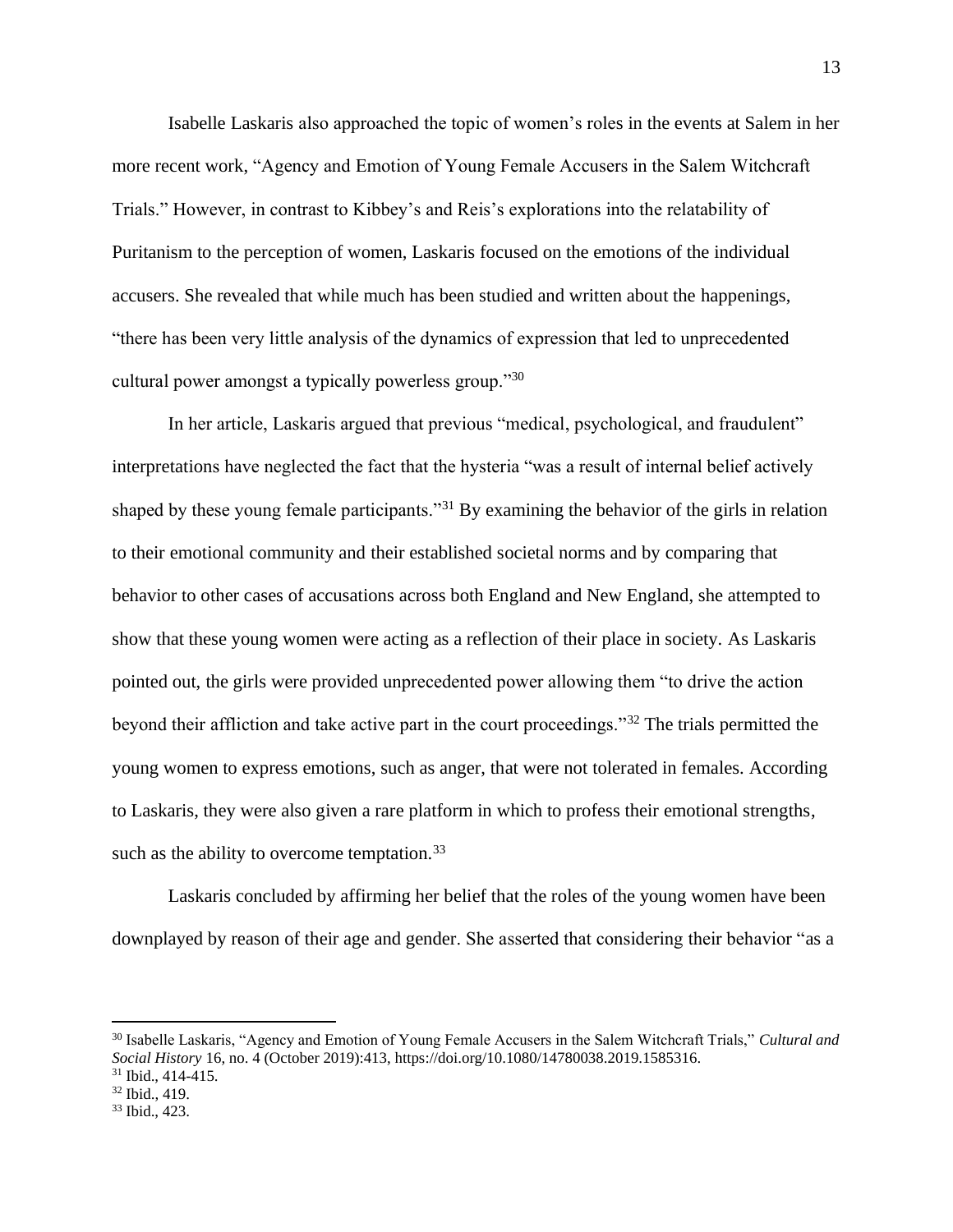legitimate interpretation of witchcraft belief" allows historians to view their responses "as rational and reasonable within this cultural context, rather than hysterical and irrational as has been done in the past."<sup>34</sup> Though her conclusion is sound, Laskaris's arguments suffered from a lack of original research. She, perhaps due to her inexperience as a practiced historian, relied heavily on secondary literature rather than on relevant primary sources, as Kibbey and Reis did, to support her claims.

The Salem witchcraft hysteria has been researched extensively. Until recent decades, much of this research resulted in general overviews of the events or economic and legal interpretations of the trials. Few historians have searched for a singular cause and even fewer have applied cultural and social lenses to the outbreak. Examination into these potential influences is still rare, but there remains at least one area of exploration that has been completely neglected – the role of the young men and boys of Salem. The impacts of Puritan leaders, Salem Village's men and women, and even the young girls of the community have all been researched. However, the roles played by the young men and boys of the town are suspiciously absent from nearly every account. In order to gain a more complete understanding of societal standards and cultural traditions and how these may have influenced the episode at Salem, it is important to consider the impact of the community as a whole, with young men included.

Beginning in the 1980s, in response to the growing interest in race and gender studies, new perspectives emerged alongside the well-researched influence of religion. Breslaw expertly researched Native American relations to show that "Tituba's credibility to her Salem audience was enhanced by her identification as an American Indian whose culture had long been associated with demonic power."<sup>35</sup> She compiled and presented intriguing evidence of the

<sup>34</sup> Laskaris, "Agency and Emotion," 425.

<sup>35</sup> Breslaw, "Tituba's Confession," 536.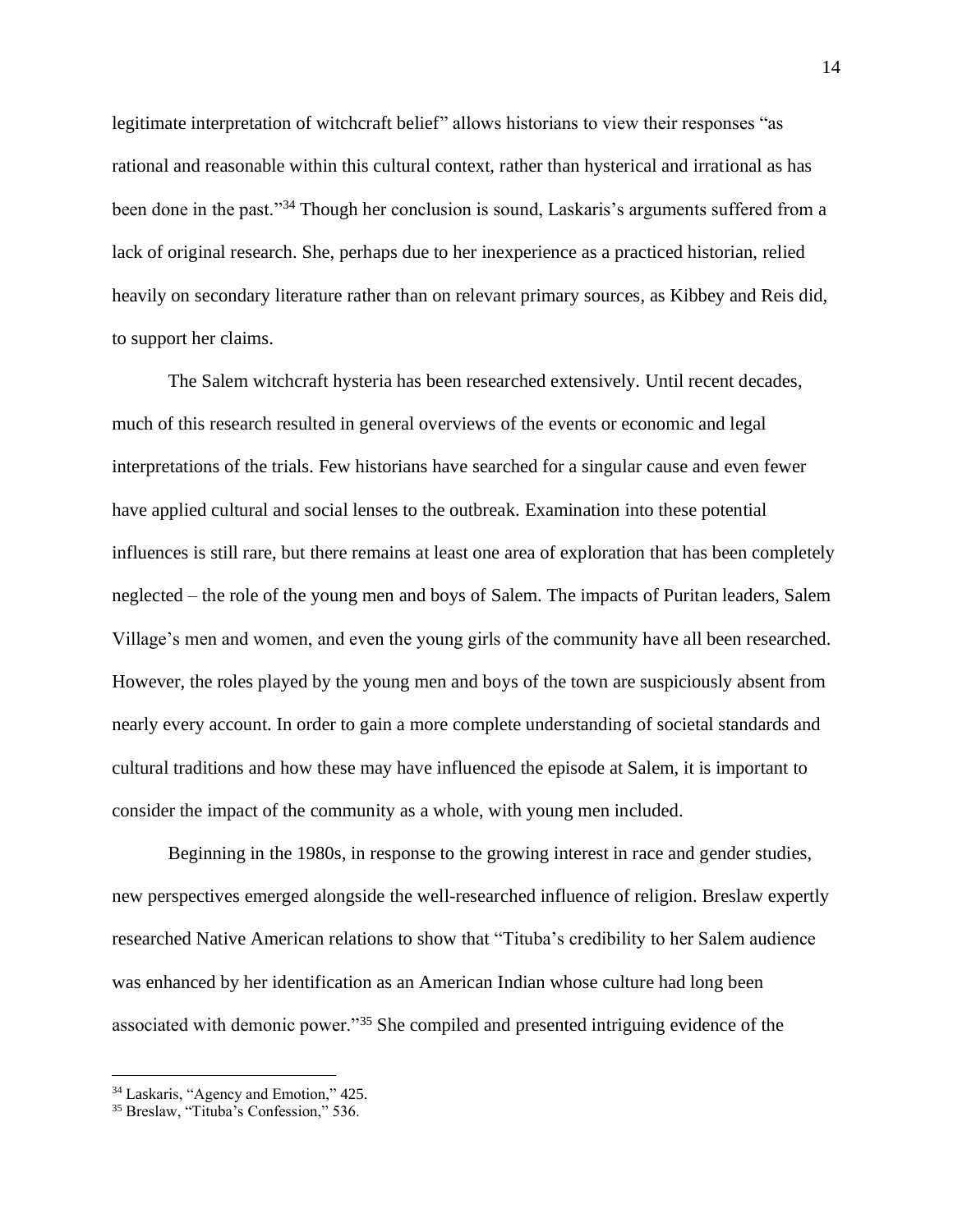inherent racial fears existing in Salem in the 1690s. Reis greatly advanced the understanding of Salem's gender roles by examining Puritan beliefs about women: "Puritans believed that Satan attacked the soul by assaulting the body, and that because women's bodies were weaker, the devil could reach women's souls more easily, breaching these 'weaker vessels' with greater frequency."<sup>36</sup> This left women in a vulnerable state prone to accusatory bias.

Although much has been explored in these new fields of research, there remain many unanswered questions. McMillan raised persuasive queries into the role of African Americans in New England but failed to provide convincing evidence. When examining why Blacks were not more often accused of witchcraft, he responded that "Blacks were valuable property and thus their destruction was costly."<sup>37</sup> He cited no research to support this. Laskaris, likewise, presented intriguing insight into the emotions of the young female accusers of Salem, but she too was unable to provide necessary evidence. These are both areas which require deeper exploration.

It is vitally important to the complete understanding of the events at Salem that historians reach beyond the white male constructed trial accounts to consider alternate views. Even with a potential cause as extensively researched as Puritanism, new ideas have been assessed. Harley, for instance, revealed the mass confusion created by the Puritan's failure to define the diagnoses of bewitchment and possession and argued that by "using the terms 'obsessed' and 'possessed' almost indiscriminately, [Increase] Mather is able to bypass the question of causation."<sup>38</sup> In this manner, he demonstrated a potential, previously unexamined cause of the episode. By considering such interpretations, historians can gain greater insight into previously unexplored areas in the search for a cause of the Salem witchcraft hysteria.

<sup>36</sup> Reis, "The Devil, the Body, and the Feminine Soul," 15.

<sup>37</sup> McMillan, "Black Magic," 112.

<sup>38</sup> Harley, "Explaining Salem," 320.